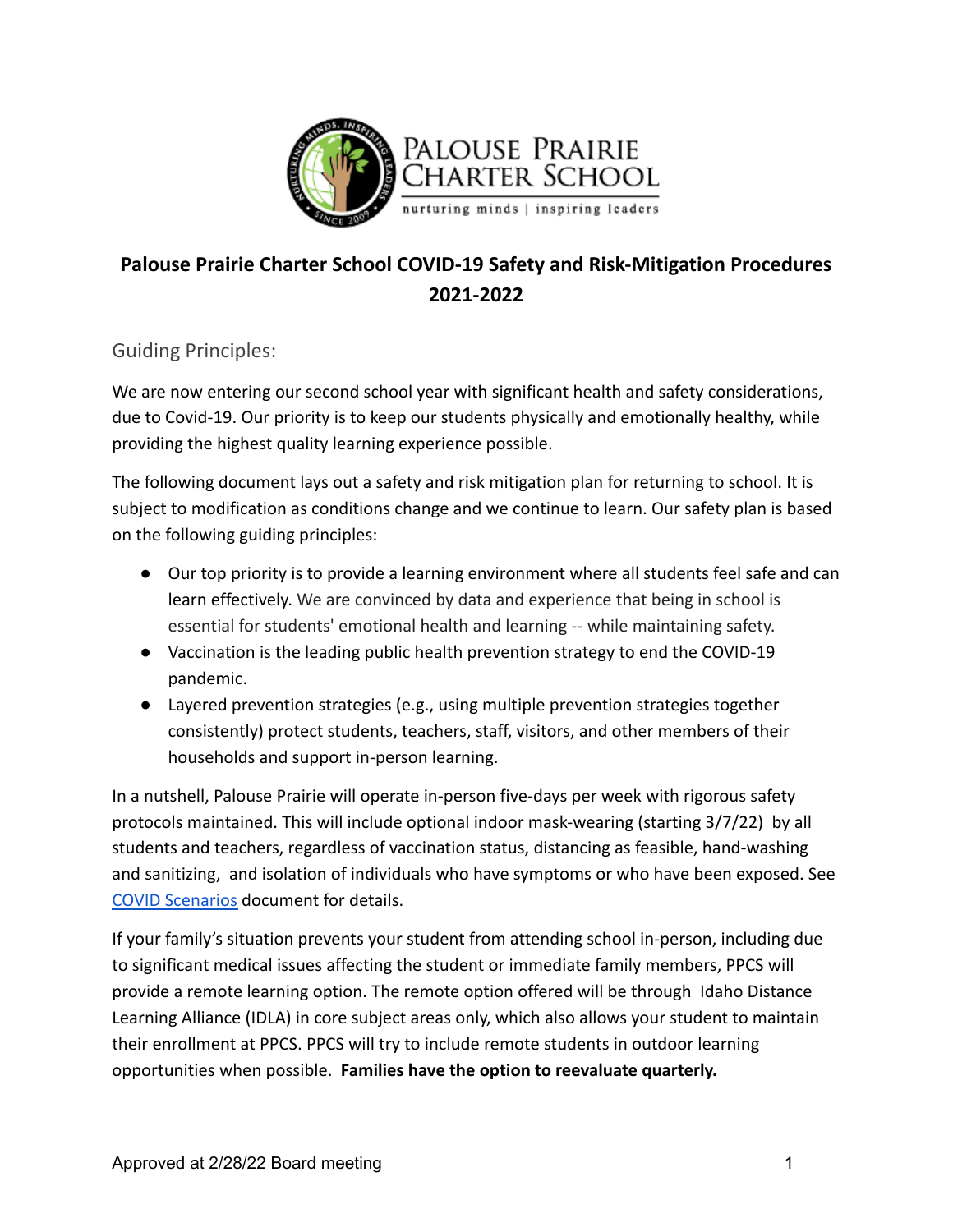At this time, this IDLA option is the only alternative to coming to school in-person. PPCS does not plan to offer a "hybrid" classroom where some students are remote and others are in-person. Like many schools, we found that the hybrid was inadequate for both categories of students and unacceptably labor-intensive for teachers.

On-Site Risk Mitigation Procedures:

Following are the on-site risk mitigation procedures for all individuals entering Palouse Prairie Charter School. Recommendations are based on CDC [Guidance for COVID-19 Prevention in K-12](https://www.cdc.gov/coronavirus/2019-ncov/community/schools-childcare/k-12-guidance.html) [Schools.](https://www.cdc.gov/coronavirus/2019-ncov/community/schools-childcare/k-12-guidance.html)

1. Mask Wearing

Please see [PPCS Mask and PPE usage statement](https://docs.google.com/document/d/1FRWZq4N0i7jkN_r29gEfXGDj7xzu0gCYcBMX6yYznSM/edit?usp=sharing) for additional information.

Given the uncertainty surrounding the highly contagious variants (currently Omicron & Delta) of Covid and University of Idaho students' return to Moscow, masks will be an option for any student or staff.

2. Hand-hygiene

Students, teachers and staff will be required to wash their hands with soap and water for at least 20 seconds and/or use hand-sanitizer before and after eating food and after using the restroom. It is especially important to wash hands or sanitize:

- Upon first arriving to school, before entering classroom
- After leaving a public place
- Before and after handling your mask

If soap and water are not readily available, **hand sanitizer that contains at least 60% alcohol will be available**. Cover all surfaces of your hands and rub them together until they feel dry.

**Avoid touching your eyes, nose, and mouth** with unwashed hands.

3. Social Distancing/Physical Distancing

Students, teachers, and staff will maintain appropriate distance from others as much as possible.

● When feasible, all students, teachers, and staff will keep a distance of 3 feet from individuals who don't live in their household.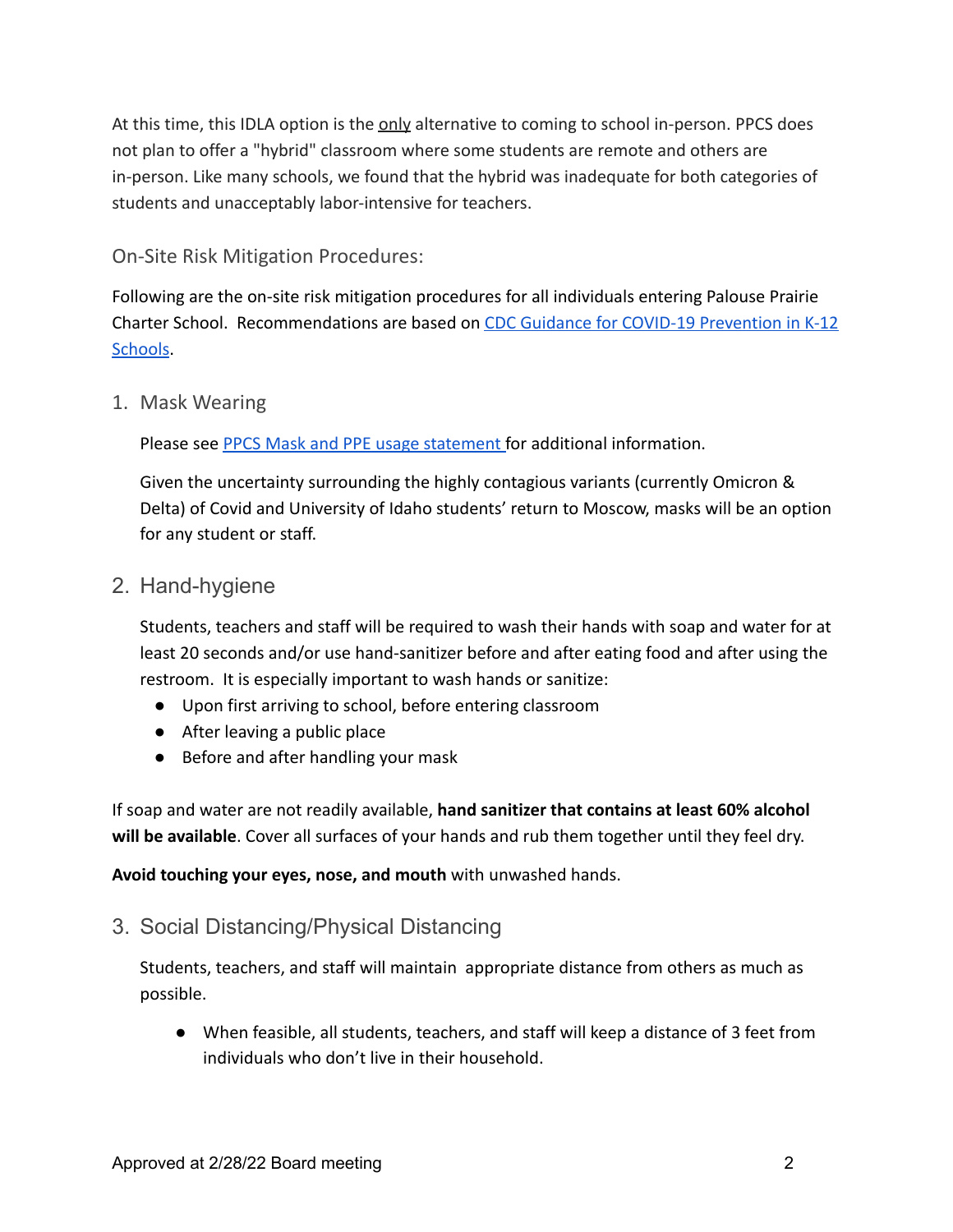- Students may be asked to remain at their desks to assure proper distancing to minimize the potential for infection.
- To the extent possible, use of common areas and public spaces will be coordinated to allow physical distancing.
- In some circumstances, teachers will need to come into close proximity with students when supporting them academically.
- 4. Respiratory Etiquette: Cover Coughs and Sneezes
	- **Always cover your mouth and nose** with a tissue when you cough or sneeze or use the inside of your elbow and do not spit.
	- **Throw used tissues** in the trash.
	- Immediately **wash your hands** with soap and water for at least 20 seconds. If soap and water are not readily available, clean your hands with a hand sanitizer that contains at least 60% alcohol.
- 5. Cleaning and Maintaining Healthy Facilities via Surface disinfection:

PPCS will clean and disinfect surfaces regularly.

- **Clean AND disinfect [frequently touched surfaces](https://www.cdc.gov/coronavirus/2019-ncov/prevent-getting-sick/disinfecting-your-home.html) daily**. This includes tables, doorknobs, light switches, countertops, handles, desks, phones, and keyboards.
- **Clean AND disinfect** sinks, toilets, faucets daily.
- **If surfaces are dirty, clean them.** Use detergent or soap and water prior to disinfection.
- **Then, use a household disinfectant.** Most common [EPA-registered](https://www.epa.gov/pesticide-registration/list-n-disinfectants-use-against-sars-cov-2) household [disinfectants](https://www.epa.gov/pesticide-registration/list-n-disinfectants-use-against-sars-cov-2) will work.
- 6. Diagnostic and Screening Testing

### **Teachers and staff will monitor their health daily. Parents will be asked to monitor their student's health.**

CDC does not currently recommend universal symptom screenings (screening all students grades K-12) be conducted by schools. Parents or caregivers are strongly encouraged to monitor their children for signs of infectious illness every day.

Students who are sick should not attend school in-person. See [Covid scenarios for school](https://drive.google.com/file/d/1YLfCeZ_POqTid2sWffxvBhd9zKxUKztf/view) document for guidance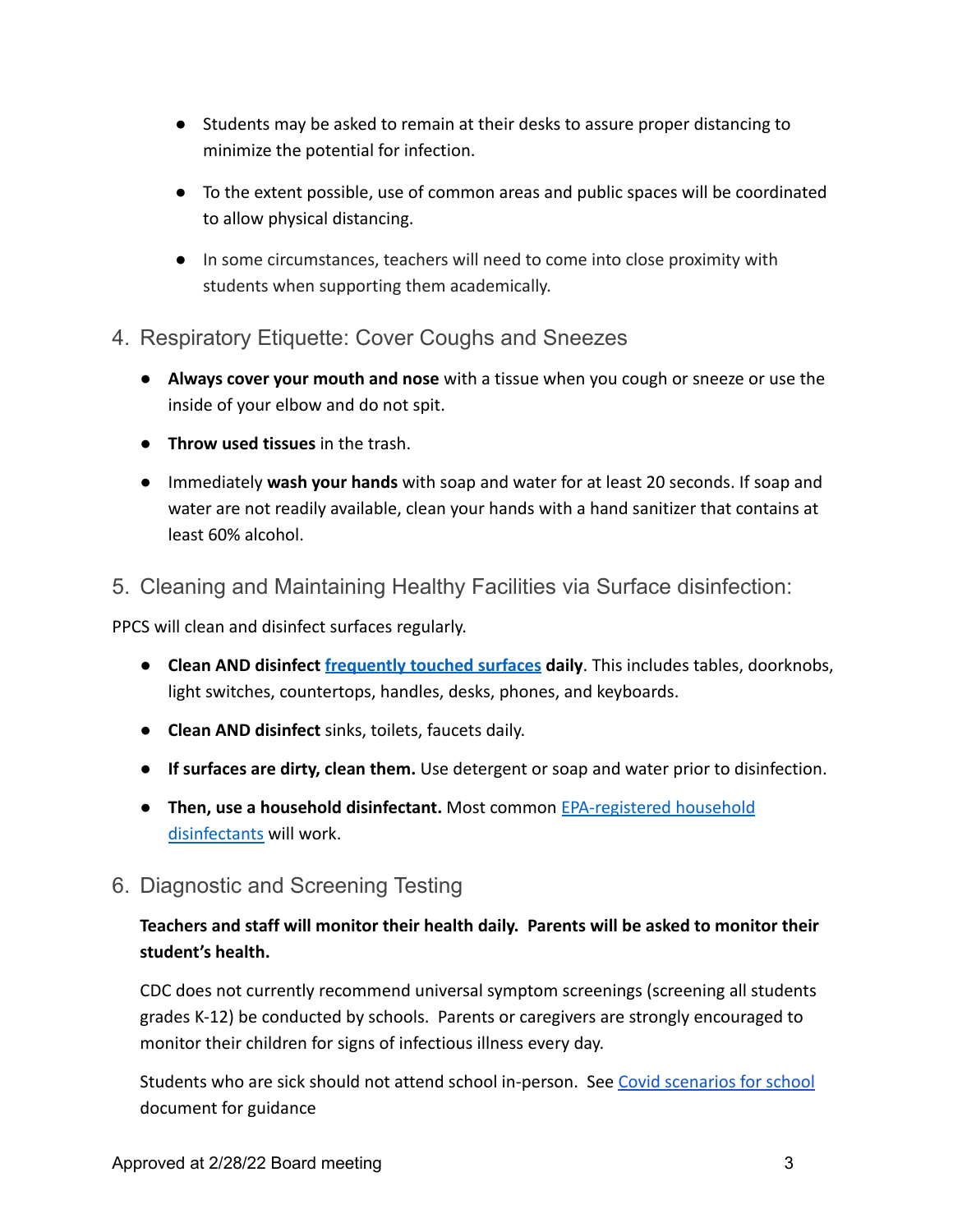- **Be alert for symptoms.** Watch for fever, cough, shortness of breath, or **[other](https://www.cdc.gov/coronavirus/2019-ncov/symptoms-testing/symptoms.html)** [symptoms](https://www.cdc.gov/coronavirus/2019-ncov/symptoms-testing/symptoms.html) **of COVID-19.**
- **Take your temperature** if symptoms develop.

Follow [CDC guidance](https://www.cdc.gov/coronavirus/2019-ncov/if-you-are-sick/steps-when-sick.html) if symptoms develop.

- 7. Facilities, Classrooms and Indoor Spaces
	- Students may be required to enter the building through specific doors and remain in specific parts of the building each day.
	- Access to certain parts of the school will be limited through identified entrances and exits.
	- PPCS has a recently-installed, high-level [MERV filtration](https://www.nafahq.org/wp-content/uploads/Schools-Secured.pdf) system with a value of 13 integrated in the HVAC system. PPCS's filtration system moves air through the filters and building, and filters out dust, smoke, bacteria, and respiratory droplets.

## 8. Contact Tracing and Covid Case Response

- **Notifications:**
	- Parents should notify school immediately if they find out their student has a COVID-19 positive test. Cases must also be reported to our North Central Health District, which then conducts contact tracing.
	- Families will be notified if a student in their child's classroom has tested positive for Covid if the health department believes there has been potential for exposure.
	- A staff member who tests positive for COVID-19 must immediately contact the school (point of contact, supervisor, etc)
- **Quarantine/Isolating:**
	- $\circ$  If a student, staff, or teacher has a positive COVID test, is exposed to someone with COVID symptom, or has symptoms of COVID, follow the [COVID scenarios](https://drive.google.com/file/d/1YLfCeZ_POqTid2sWffxvBhd9zKxUKztf/view) [document](https://drive.google.com/file/d/1YLfCeZ_POqTid2sWffxvBhd9zKxUKztf/view) to determine quarantine requirements.
	- $\circ$  Teachers will work with students to provide learning opportunities during COVID-19-related absences. In addition, quarantine absences will not be counted against truancy.
	- $\circ$  In the event that the health department advises us to do so, the Executive Director may decide that a group of students or staff (for example, a class) needs to quarantine.
- **Contact Tracing:**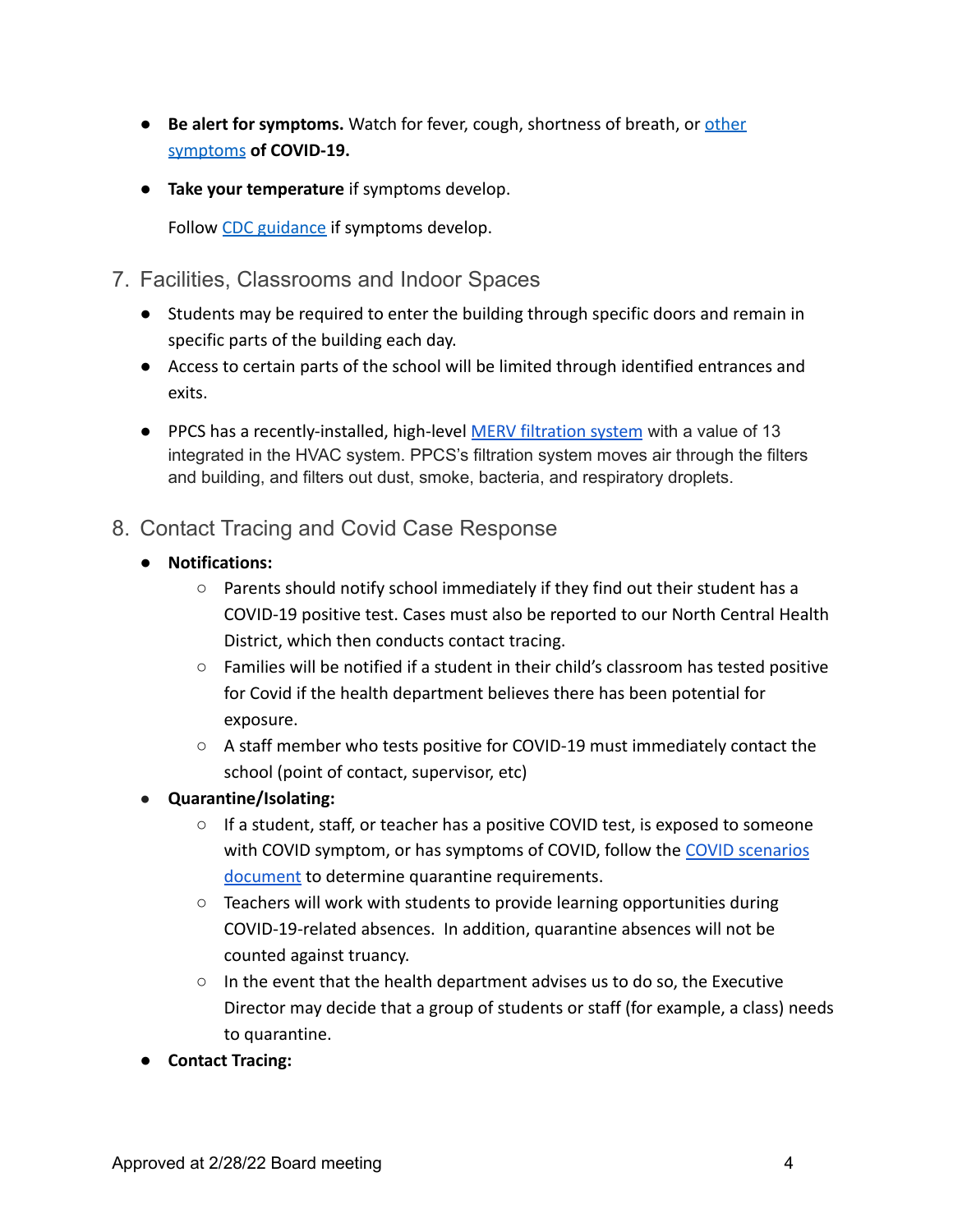- $\circ$  The Executive Director, as the point of contact (POC) will assist with contact tracing. While the Health Department usually performs this function, school officials and teachers are in the best position to determine which individuals had significant contact with the infected individual and require isolation. Staff will carefully track attendance to assist with contact tracing.
- The school may also be alerted to positive test results from the health department, physicians office, etc.

## 9. Travel and Gatherings Outside School

Palouse Prairie School recommends the following guidelines for staff and families during the COVID-19 Pandemic. Please note these recommendations come directly from the Center of Disease Control to help stop the spread of the virus and to keep our school open.

- [Domestic Travel During the COVID-19 Pandemic](https://www.cdc.gov/coronavirus/2019-ncov/travelers/travel-during-covid19.html)
- [Personal and Social Activities](https://www.cdc.gov/coronavirus/2019-ncov/daily-life-coping/personal-social-activities.html)

### 10. Vaccination

High levels of vaccination are our most effective way to combat the spread and impact of COVID-19. The PPCS Board highly recommends vaccination and booster shots for all eligible individuals. Currently, all persons ages five and over are eligible to receive the Covid vaccine.

Current vaccination information is available through the Idaho Department of Health and Welfare's [Vaccinate Idaho](https://healthandwelfare.idaho.gov/covid-19-vaccination) page. The school has a link to this website on their COVID-19 webpage. Individuals can also go to [vaccines.gov,](https://www.vaccines.gov/) text their ZIP code to 438829, or call 1-800-232-0233 to find where vaccines are available in their local community.

#### The following statement is from Gritman Chief Medical Officer Dr. John Brown

*Getting vaccinated and getting boosters as appropriate continue to significantly decrease the incidence of severe COVID-19 disease and hospitalization," Dr. Brown said. "They remain important components of minimizing the effects of the pandemic and protecting human life. In addition, measures like masks, distancing and other indoor precautions will help decrease the spread, particularly with holiday gatherings approaching. When you combine the vaccine with the other protective measures of masking and social distancing, we clearly have a real chance of saving lives and keeping people healthy while allowing life to go on as it normally would.*

The following statement is from local pediatrician at Moscow Family Medicine, Dr. Summer Day.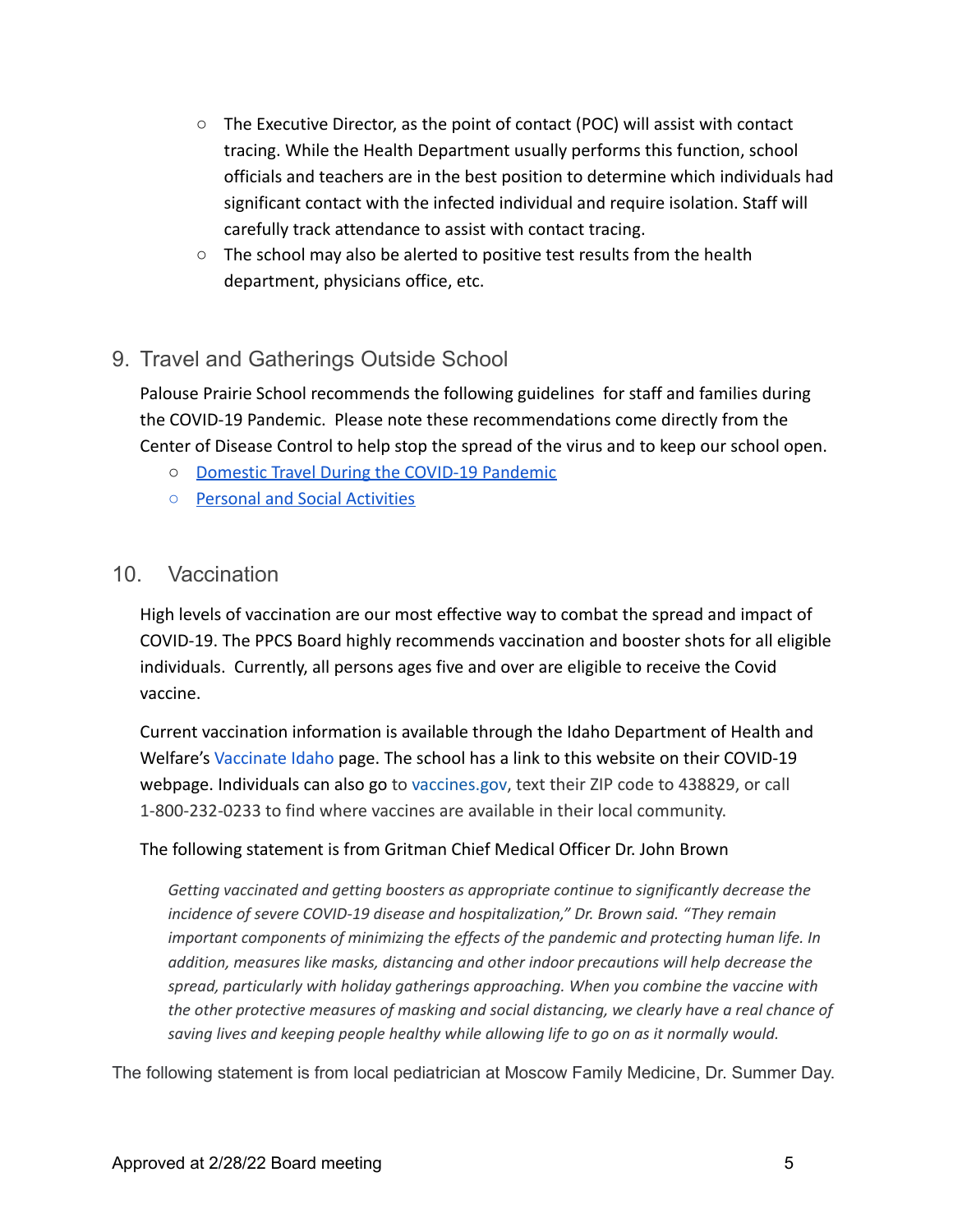*Complications from the vaccine are quite rare, and are much less severe than complications from COVID-19 itself. The most serious potential complication from the vaccine, a heart inflammation called myocarditis, affects fewer than 1/50,000 vaccine recipients; the rare patients who develop this condition typically do so a few days after the second dose and fully recover after a mild course.*

*By contrast, complications from the COVID-19 illness, such as long COVID and MIS-C (an inflammatory condition that can lead to heart failure) occur much more frequently and can have profound long-lasting effects. In my clinic, I have personally treated several patients facing acute and long-lasting effects from COVID-19. I have encountered zero cases of serious complications from the vaccine.*

*Ultimately, it comes down to this: the risk of complications from the COVID-19 illness is greater than risks from the COVID-19 vaccine. Vaccination reduces transmission of the disease and protects against developing serious symptoms. All of the teenagers and adults in my household have been vaccinated. I strongly believe that this is the best way to protect both my family and our community.*

*I understand the decision to get the COVID-19 vaccine can be a difficult one. If you have questions about getting the COVID-19 vaccine for yourself or your children, please speak to a medical provider you trust.*

*If you are wanting to get the vaccine, but unsure of how to do so, here are some options:*

*Idaho Public Health, North Central District has clinics for all ages in Lewiston. You can sign up through Idahoprepmod.com or by calling 208-799-3100*

*Most local pharmacies intermittently carry Pfizer vaccine (the current vaccine approved for ages 12-17).*

*Your medical provider may hold clinics or have further information on obtaining the vaccine.*

### 11. Social and Emotional Support for Staff

All staff members have access to the Educator's Employee Assistance Plan. This plan includes 24-hours a day access to professional counselors for in-the-moment counseling. Staff can set up further appointments, access peak performance and wellness coaching, and can use over 25,000 self-help resources covering a wide range of topics.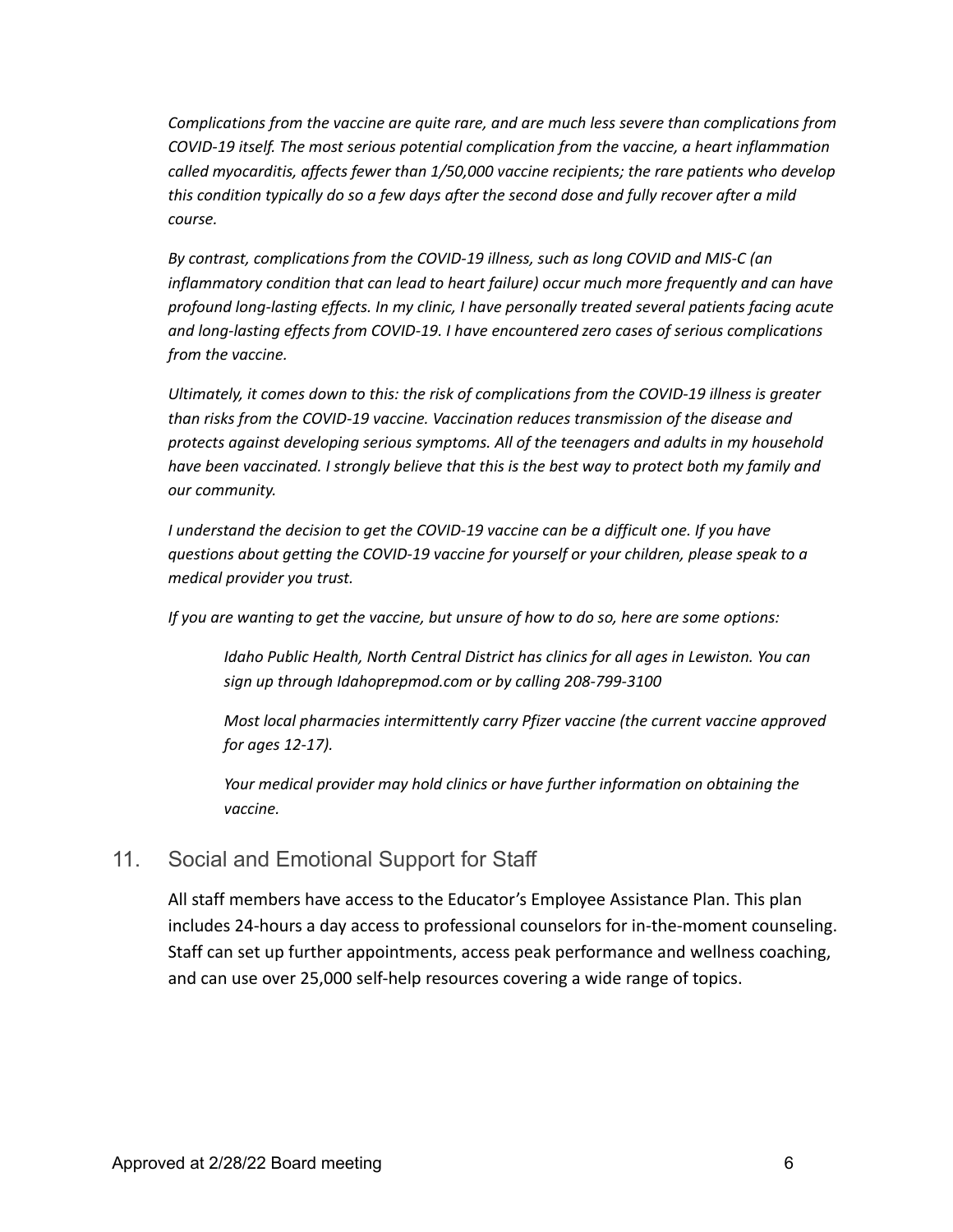# 12. Social and Emotional Support for Students

Assess/Identify Needs for Social and Emotional Support

- Students are identified through the Response to Intervention (RTI) process both behaviorally and academically. Teacher and school leaders meet monthly to identify and problem solve for students that need social and emotional learning (SEL) support. The RTI process identifies three levels of support for students, called Tiers 1,2 and 3.
- Tier 1 supports: All students have access to daily preventive and supportive practices through structured morning meetings, explicit instruction around social and emotional topics and CREW, and engaging and meaningful learning experiences. Teachers adjust and respond to classroom needs by planning and executing SEL lessons that support the needs of their students.
- Tier 2 supports: Small group interventions will be provided by the school counselor for students that demonstrate a need for emotional and social support. Examples of these groups include: friendship circles, lunch buddies, and anxiety support groups.
- Tier 3 supports: With input and collaboration with families, individual interventions and support sessions will be provided by school counselors for students that have significant and unique social and emotional needs.
- In situations where students demonstrate needs beyond what school staff can support (for example, suicidal ideation, severe anxiety and depression…) PPCS will support families by providing resources and collaboration with community partners, including medical providers.

Additional ways Palouse Prairie is supporting the social and emotional needs of students:

- Students will have physical activity daily for 45 minutes
- Food service is provided for all students free of charge on a daily basis
- Information regarding Free and Reduced Meal programs, Pandemic-EBT, and other sources of nutritional support will be shared through the Quail Call, website, and social media sources. Assistance with applying for these programs will be available.
- Palouse Prairie has hired school counselor to provide mental health supports
- Staff are provided weekly professional development with a focus on supporting students in an inclusive, safe learning environment
- Students have access to extracurricular activities both at PPCS and Moscow School District.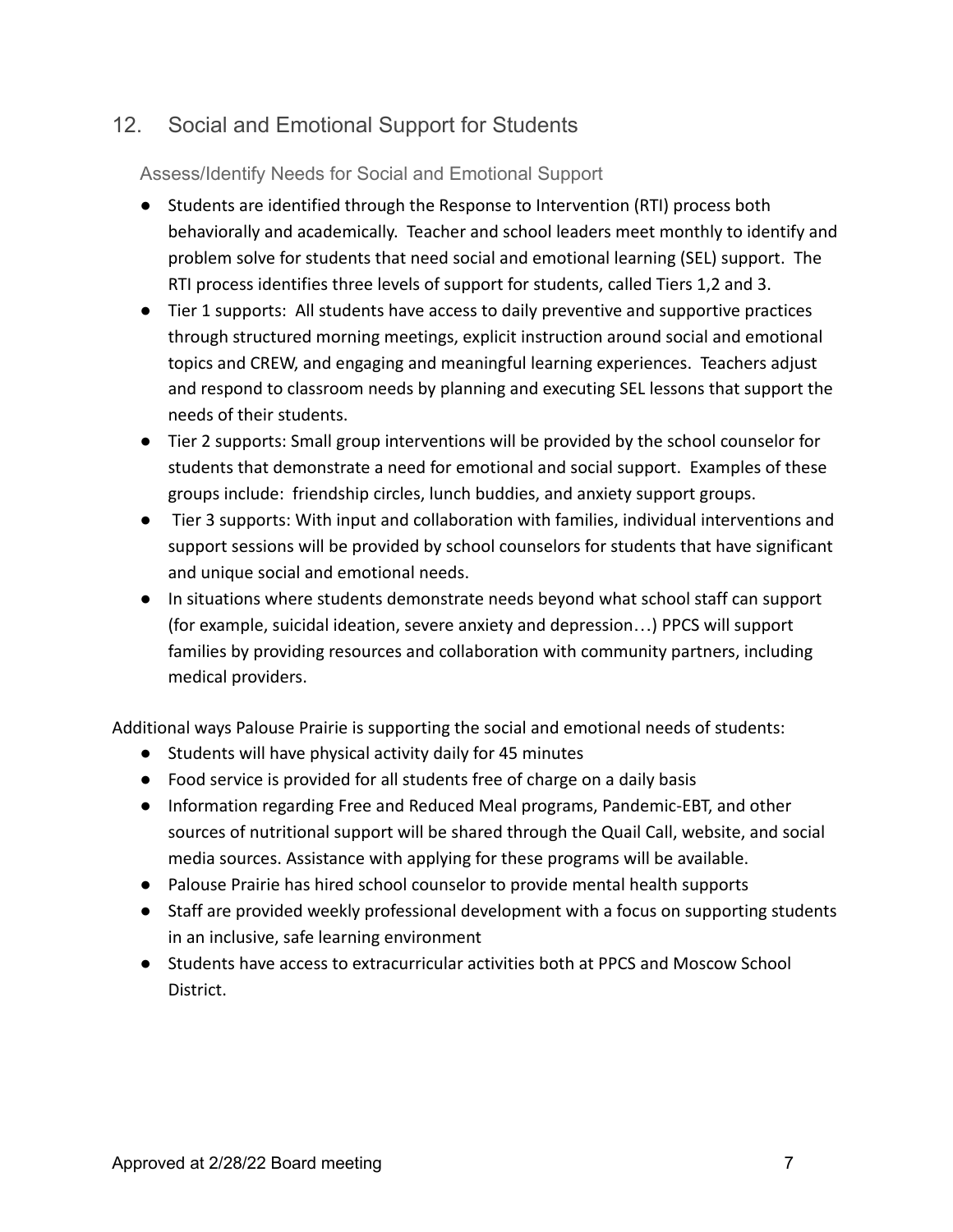# 13. Accommodations for Students with Disabilities or Medical Considerations

Students who cannot follow health and safety guidelines will be accommodated to ensure their safe access to an educational program. These accommodations will be individualized based on the specific needs of the student by a team including school staff and the student's parents/guardians. They may include alternate PPE, increased physical spacing, instructional changes, and/or positive behavior supports to increase their ability to utilize safety measures.

Students who need to be remote due to their own or a family member's high risk due to medical issues will have a remote option. These students will keep their enrollment at PPCS, but learn via the [Idaho Digital Learning](https://www.idahodigitallearning.org/) Alliance (IDLA). We will provide support to help students navigate that program, which is taught by credentialed teachers.

At this time, this IDLA option is the only alternative to coming to school in-person. PPCS will not offer a "parallel" classroom where some students are remote and others are in-person. Like many schools, we found that this parallel model was inadequate for both categories of students and unacceptably labor-intensive for teachers.

If your child needs medical or disability accommodations, please contact the school as soon as possible to discuss an alternative educational plan.

## 14. Process and timeline for reviewing plan

The PPCS Board and Executive Director reviewed this plan August 16 during a special meeting of the board. The plan was scheduled to be reviewed on September 27th, 2021 at our regularly scheduled board meeting, but was postponed to our October 25th, 2021 meeting to gather some additional information. In addition, this plan will be reviewed and re-approved every six months for the remainder of the school year. In the event that vaccines become available for students grades K-12 or if conditions shift in our local community, the PPCS Board and Executive Director will review and potentially revise the plan.

Approved: 8/23/21 Reviewed: 10/25/21 Reviewed: 01/03/22 Reviewed: 02/28/22